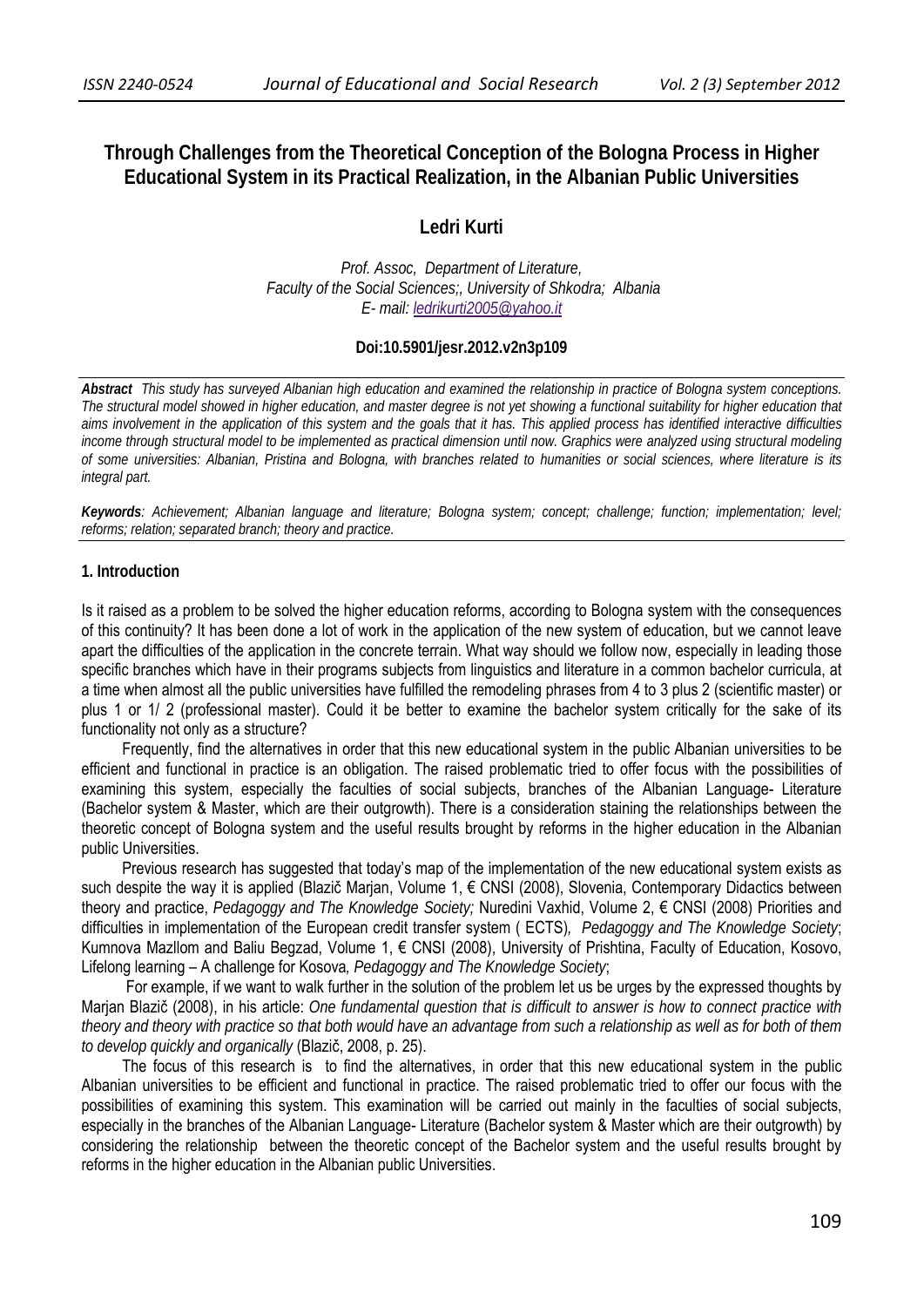# **2. Method**

# *2.1 Participants*

| UniT (University of Tirane)    | 1 Bachelor (Ba) 3 Master (Ma) |  |
|--------------------------------|-------------------------------|--|
| UniSH (University of Shkoder)  | 1 Bachelor (Ba) 4 Master (Ma) |  |
| UniE (University of Elbasan)   | 2 Bachelor (Ba) 2 Master (Ma) |  |
| UniD (University of Durrës)    | 1 Bachelor (Ba) - Master (Ma) |  |
| UniV (University of Vlorë)     | 1 Bachelor (Ba) 3 Master (Ma) |  |
| UniP (University of Prishtine) | 3 Bachelor (Ba) 3 Master (Ma) |  |
| UniBo (University of Bologna)  | 3 Bachelor (Ba) 3 Master (Ma) |  |

A schematic review of the number (BA) Bachelors and (MA) masters in 2012 in the Albanian public universities, (taking into consideration that this process, therefore, such as structuring, has began the first efforts in the beginning of the first decade, of this millennium) especially the Albanian Language- Literature branch, and the models in the University of Pristina or Bologna, in the specific branches that are connected to literature and linguistics.

| <b>University</b> | <b>Faculty</b>             | Bachelor (Ba)                                | (years)                    | Master Degree (Ma)                                                       | (years)  |
|-------------------|----------------------------|----------------------------------------------|----------------------------|--------------------------------------------------------------------------|----------|
| UniT              | History-<br>Philology;     | Albanian<br>Language-<br>Literature;         | I, II, III;                | Literature;<br>Language-<br>Albanian<br>(Teachers for secondary schools) | $11/2$ ; |
|                   |                            |                                              |                            | <b>Literary Studies</b>                                                  | I, II;   |
|                   |                            |                                              |                            | Cultural heritage                                                        | I, II;   |
| UniSh             | Social<br><b>Sciences</b>  | Albanian<br>Language-<br>Literature;         | I, II, III;                | Linguistic                                                               | I, II;   |
|                   |                            |                                              |                            | Ethno culture<br>Albanian<br>and<br>Literature;                          | I, II    |
|                   |                            |                                              |                            | Literature<br>Albanian<br>Language-<br>(Teachers for secondary schools)  | 11/2     |
|                   |                            |                                              |                            | Albanian<br>Language-<br>Literature;<br>(teaching-preschool)             | I        |
| <b>UniE</b>       | Human<br>science;          | Albanian Language-<br>Literature;            | I, II, III;<br>I, II, III; | In editing (professional master);                                        | I        |
|                   |                            | Albanian & French<br>Language-               |                            | Science in linguistics                                                   | I, II;   |
| UniD              | Faculty<br>of<br>Education | Albanian<br>Language-<br>Literature; English | I, II, III;                |                                                                          |          |
| UniV              | Human<br>Science           | Albanian<br>Language-<br>Literature;         | I, II, III;                | Albanian<br>Language-<br>Literature;<br>(teaching)                       | I, II;   |
|                   |                            |                                              |                            | <b>Editing &amp; Archivistic</b>                                         | I, II;   |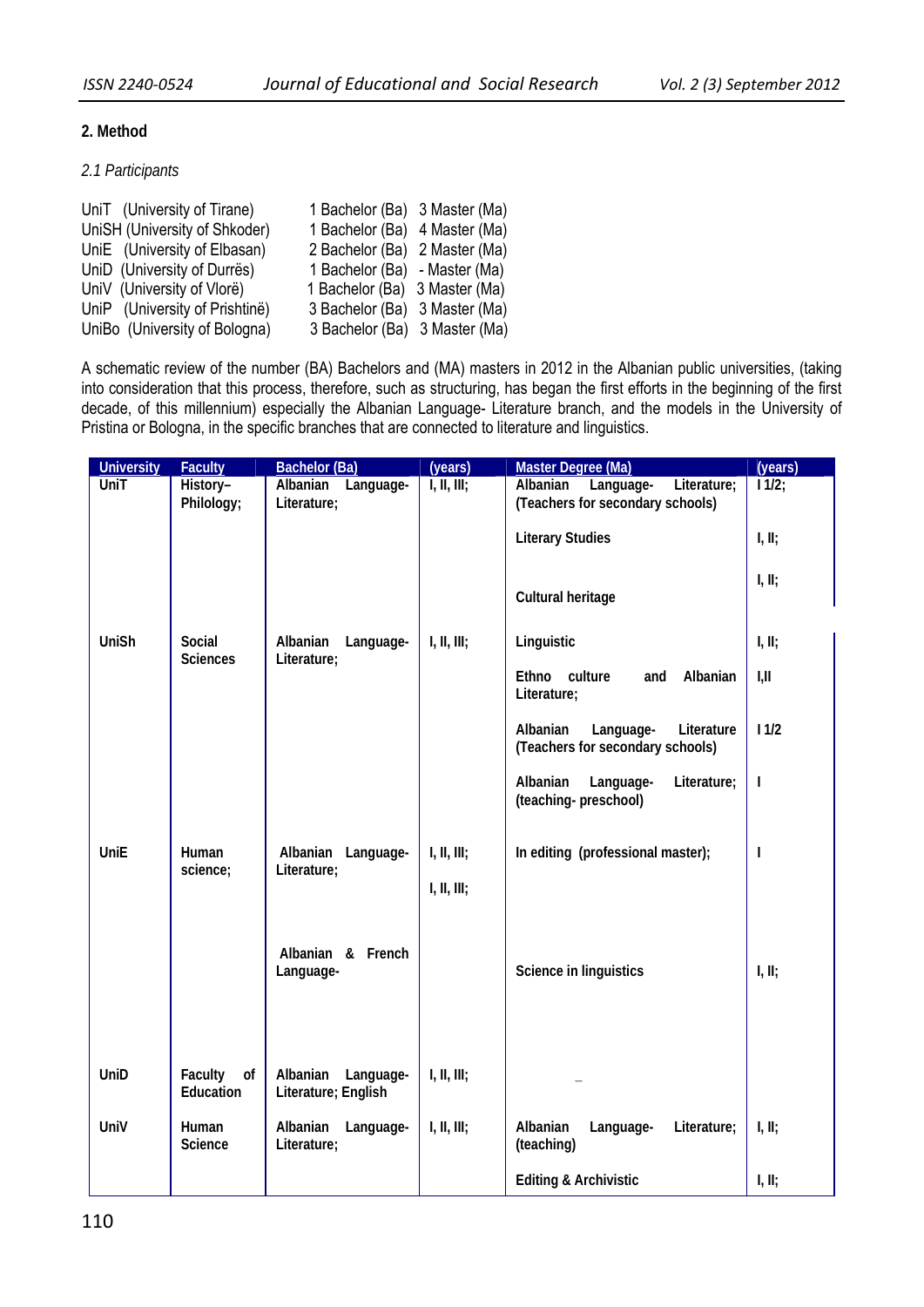|              |                           |                                                         |                            | <b>Studies of Cultural Inheritance</b>                                             | I, II;                    |
|--------------|---------------------------|---------------------------------------------------------|----------------------------|------------------------------------------------------------------------------------|---------------------------|
| UniP         | Philology                 | <b>Albanian Literature</b>                              | I, II, III, IV             | Albanian Language                                                                  | I, II;                    |
|              |                           | Albanian Language                                       | I, II, III, IV             | <b>Albanian Literature</b>                                                         | I, II                     |
|              |                           | General<br>and<br>Comparative<br>Literature             | I, II, III                 | Comparative Literature                                                             | I, II;                    |
| <b>UniBo</b> | Literature-<br>Philosophy | <b>Classical Literature</b><br><b>Modern Literature</b> | I, II, III;<br>I, II, III; | Philology,<br>Literature,<br>and<br>the<br>classical tradition<br>Italian Studies, | I, II;<br>I, II;<br>I, II |
|              |                           | European<br>Literary<br><b>Cultures</b>                 | I, II, III;                | European<br>Literary<br>Cultures<br>&<br>Linguistics                               |                           |



Here acquainted with the results of its integration in the university structures, especially in the faculty of social sciences or (in some public universities that in Albanian are called or included in the assignment of the faculty of human sciences).

The way that we will follow to clarify the reasoning toward the solution of the problem that is raised will be based by taking as an object of comparison to be examined, the concrete faculties of the social sciences, or human sciences such as that of Elbasan, or otherwise called the Faculty of History Philology in the University of Tirana, the Faculty of education in the University of Durres, the Faculty of Human Science in Vlorë, faculties which in their structure include among the other departments such as the ones of history, geography and journalism, the department of literature or Albanian language as well.

There is an exception for the University of Elbasan, which in this branch includes trinity Albanian languageliterature- journalism curricular, and the type of bachelor diploma which is given is Bachelor in Albanian language and literature.

In addition, we will make as our participant the University of Pristina as well, again the Faculty is called the Faculty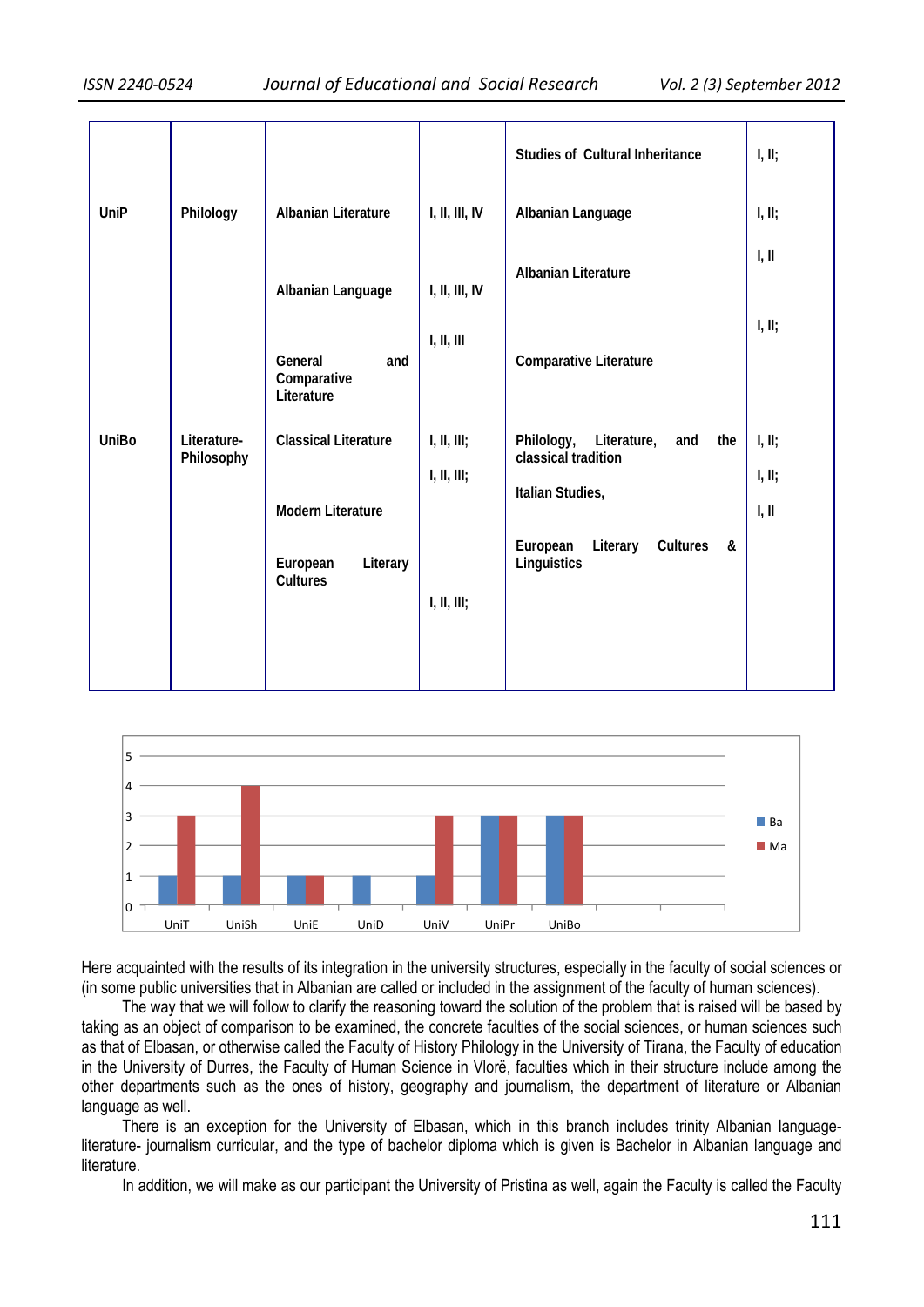of Philology, where for the sake of our purpose and of our problematic, we will examine in details the specificity of the division of the structure that this university makes to the bachelor level and consequently the objects of the human and linguistic, (Albanian language and Literature) as a way of perception and application of the new educational system resulting in the number and the type of the bachelor diplomas as well, which come out of it in this aspect.

Since Italy is one of the first countries where the university system was adopted according to the new system in the process of Bologna (in some universities has begun in 1998 / 1999, and in some other universities in 1999/2000).

Finally, to be correct, in comparison to the achievement of our purpose, we take into consideration the University of Bologna itself, at the same human sciences and linguistics.

Concerning this, first of all, in structuring the bachelors (especially in leading the Albanian Language- Literature) and later focusing on how the things have come up to now, the passing from a considerable number of subjects that structured the old four year system, in the efforts to reduce and exclude the conception of this new system, as from the number of years which would pass in three years (bachelor system) and the number of the subjects that are included or excluded, or modified for the sake of being adopted with this system, in one of the public universities, especially that of Shkodra. As to be more sensible we will focus as well in the number of the subjects how they are put together or remodified through the "strict" modules, for the sake of a simple structural scheme, in the branch of Albanian Language-Literature, University of Shkodra.

## **3. Results**

Let's see the graphic, according to the years and the quantity of the subjects existing as a common branch Albanian Language- Literature, University of Shkodra, and let's try to understand it based on the applied methodology and the graphic the efforts to be integrated with the reforms of the new educational system.

University of Shkodra; the Faculty of the Social Science; Albanian Language- Literature; consequently to understand and to judge on the paths of this process, by recognizing the subject load in which this process has proceeded until nowadays:

*2003- 2007***:** 41 compulsory subjects with points of credits & Diploma

- 1. *2007-2008* : 36 compulsory subjects with points of credits & 11 subjects- signature (no exam) & Diploma;
- 2. *2009-2012* : 22 compulsory subjects (most of them for the sake of the reforms, in structure, are constructed as an "obligatory" attachment of ex - subjects in two modules, which will accomplish in the end an exam) & 14 optional subjects, with points of credit (no exam); where the student chooses based on the corresponding years, on the whole to purge 7 of them ) & Diploma;



## **4. Discussion**

The application of a new system of education itself is the system of Bologna, supposes or to say it differently offers a dialogical way of communication among the cultures and the educational level and the common efforts as well to unify the mobility and the inter-cultural of the knowledge and the structures through the educational system.

It has to do with a cute attention towards the public higher education and its curricula, on the respect of the reforms of Bologna system, having bachelor directions better oriented and with open perspectives of choice and possibilities for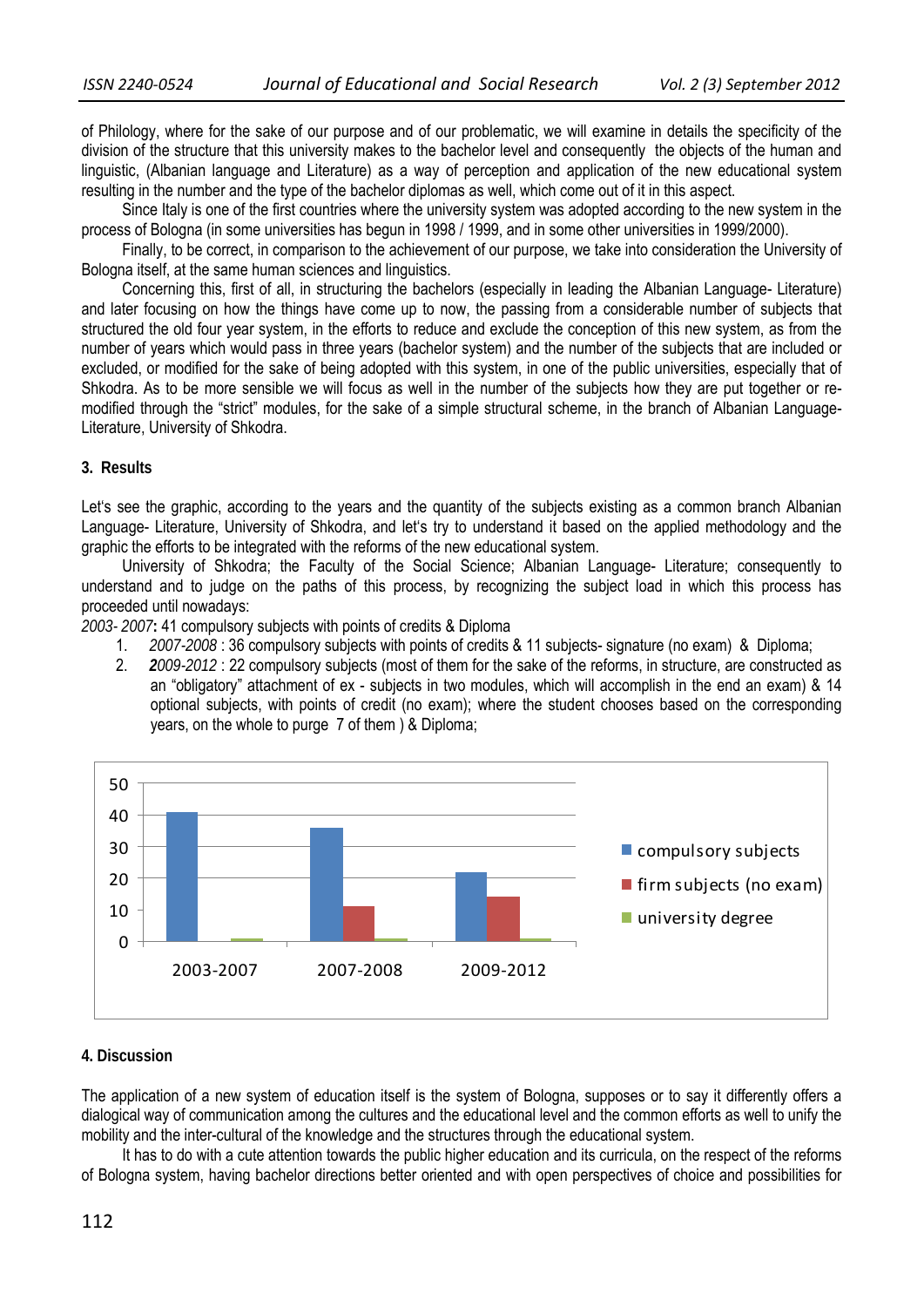the future generations of the students but also with a higher didactic and professional level of the teaching staff itself and the development of their academic competences and the aims towards the whole pure values that come out by formation and accumulation and the given knowledge according to the most contemporary standards, aiming at not only formative objectives but also competence.

 If the application of this new educational university system proposes to be at the same time even a model system, from different geographical spheres, where the exchanges between the levels ECT and the received knowledge to be a developed reflection, where this system and experience is applied, should we consider it finished or written towards the fulfilment of putting it in practise, going further to the phrase of creating a new tradition?

With a lot of carefulness in his structural vision, consequently, which supposes higher specific curricular claims and academic and employment level, is the model of the University of Pristina, which has chosen to offer three bachelor diplomas, Albanian language, Albanian literature, or general or comparative literature; moreover we can compare it to the model of University of Bologna. The models of perception of the subjects in curricula such as, cheaper "in the percentage that they occupy at each other, or why not and "the complete independence by creating separate curricula of bachelor, as we saw in the examples of the universities beyond the territories of the Albanian public universities, it would make possible not only the best possible approach towards a new system of education and its well-known, for more mobility, more academic responsibility level, perhaps creating such a bachelor, such as philology, or different bachelor of literature, consequently an employment of the academic staff, more possibilities, in today's market for the student absorption and specializations in formation (as for the academic and student staff )

The university reforms, undertaken after 1999 with the Cart of Bologna, are not a strict application of the academic phenomena, but being a social reform at the same time in the higher level together with the effect that it transmits in itself as a novelty in the whole society, it is necessary to know how to self manage in the most efficient and maximal ways the role of the intellectual forces, by certainly including here the intellectual rise of the institutions and the put into motion of he economical sphere in general, by harmonizing the university system of the education in a broader context than itself.

It can be refered to the perceived models from the University of Pristina, by creating according to the model of European system that offers the cart of Bologna, some types of bachelor degree, in Albanian language, in Albanian literature, and why not of the general literature, or foreign and comparative literature; but, again, as productive and positive for the today's university market could be the modelling of an interdisciplinary bachelor, with all- inclusive subjects such as civilization and European literature, philological studies, general linguistic, by taking into consideration the University of Bologna, or more; in this way the wide range of the extension of the subjects from the Albanian literature and not only, but also from all the other subjects that belong the literacy formation, from the foreign literature, theoretical literature, literary critic and so on, by considering the linguistic subjects as well, it would not be necessary to shrinking in oneself and only with themselves at one bachelor, Albanian language - literature, in all the public universities, and consequently by shrinking the circle of the students which could have had much wanted attractions of choice towards this formation and this trend, in order to be more in contact with the contemporary developments.

### **5. Conclusions**

- 1. The use of the endless possibilities that the Process of Bologna offers in restructuring the Program degree, in the three year cycle, specifically for the branches of the Albanian language & literature in the public universities, being firstly considered as separated.
- 2. The creation and use of the most functional spheres for the subjects of the Albanian language and literature in the university education.
- 3. The increasing of the efficiency of this level, through the expansion of the possibilities, which the human sciences (especially in the branches of Albanian language and literature) can offer in the public universities in Albania by using the relationships or interactions with bachelor as well as the academic staff or university curricula beyond the region and especially with Albanological and with a new modern vision intermingled with sensible reports and attractive directions.
- 4. The increase of mobility and positive possibilities for a more real and efficient academic freedom for the academic staff in the right spheres within the concept of the positive change aiming at a quality level.
- 5. The expansion of the possibilities of the student of this geographical area for greater and unconditional opportunity in strict and overloaded programs which can be expanded in more attractive and wanted subjects by them.